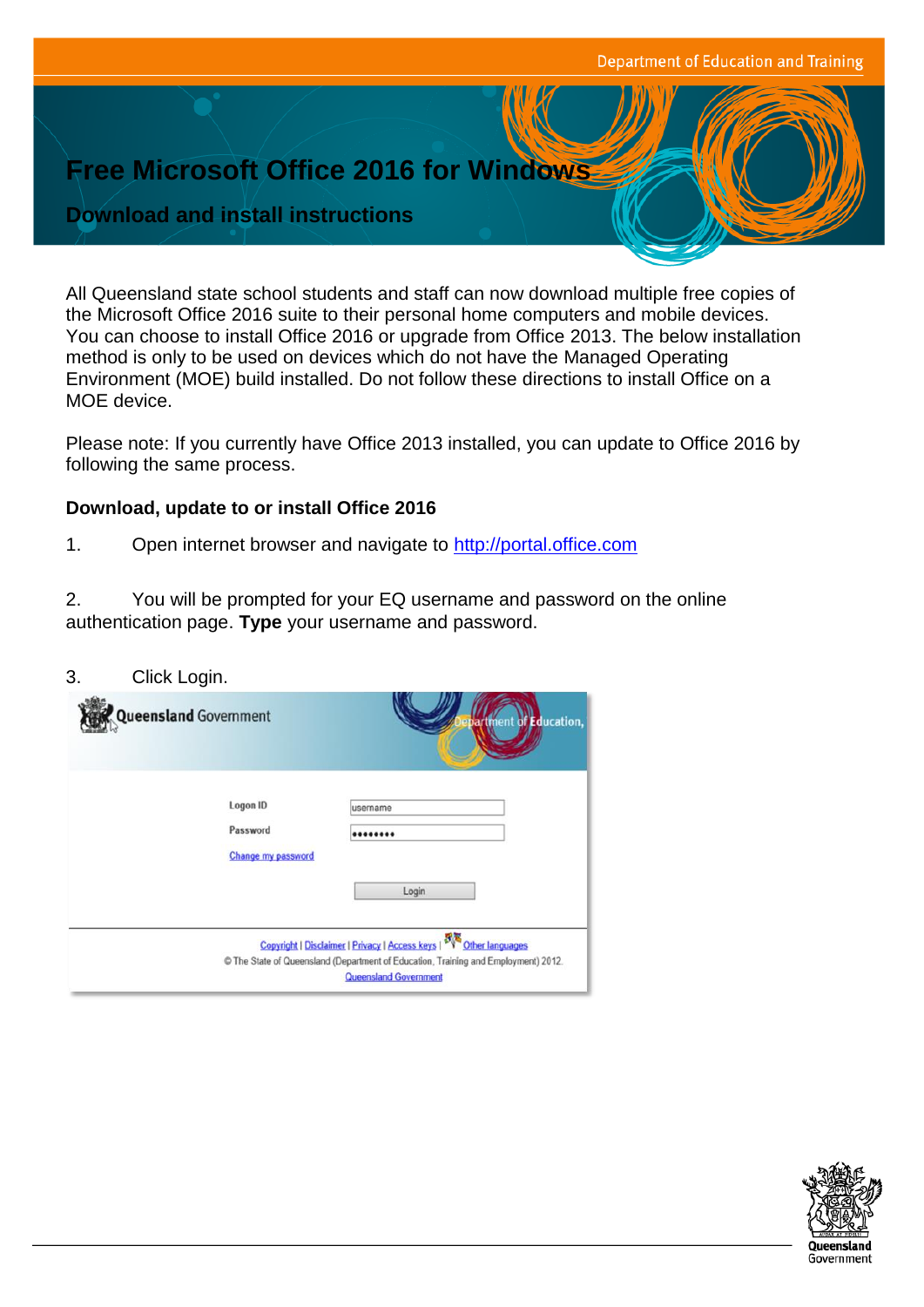4. You will need to log into the Office 365 home page using the same details listed in step 2. Ensure you enter your @eq.edu.au email address.

| Łączyć |         | Office 365                    |
|--------|---------|-------------------------------|
|        | 連接      |                               |
|        |         | Work or school account        |
|        | Connect | username@eq.edu.au            |
|        |         | password<br>Keep me signed in |
|        |         | Sign in<br>Back               |
|        |         | Can't access your account?    |

5. The Install Office 2016 page will load and give you the option to 'Install now'. Make sure you uncheck the check boxes if you don't want to make Bing your search engine, or MSN your browser homepage. Click on the 'Install now' button.



6. A pop-up message will appear prompting you to run or save the .exe file. Ensure that the source is as per below — *c2rsetup.officeapps.live.com*.

7. Click on 'Save'. The file will automatically begin to download.

| Do you want to run or save Setup.X86.en-US 0365ProPlusRetail 99325df2-9fda-453a-8b31-9753732bf4a3 TX PR exe (3.08 MB) from c2rsetup.officeapps.live.com? |     |        |  |        |
|----------------------------------------------------------------------------------------------------------------------------------------------------------|-----|--------|--|--------|
| This type of file could harm your computer.                                                                                                              | Run | Save 1 |  | Cancel |

8. When the file has completed downloading, click on 'Run'.

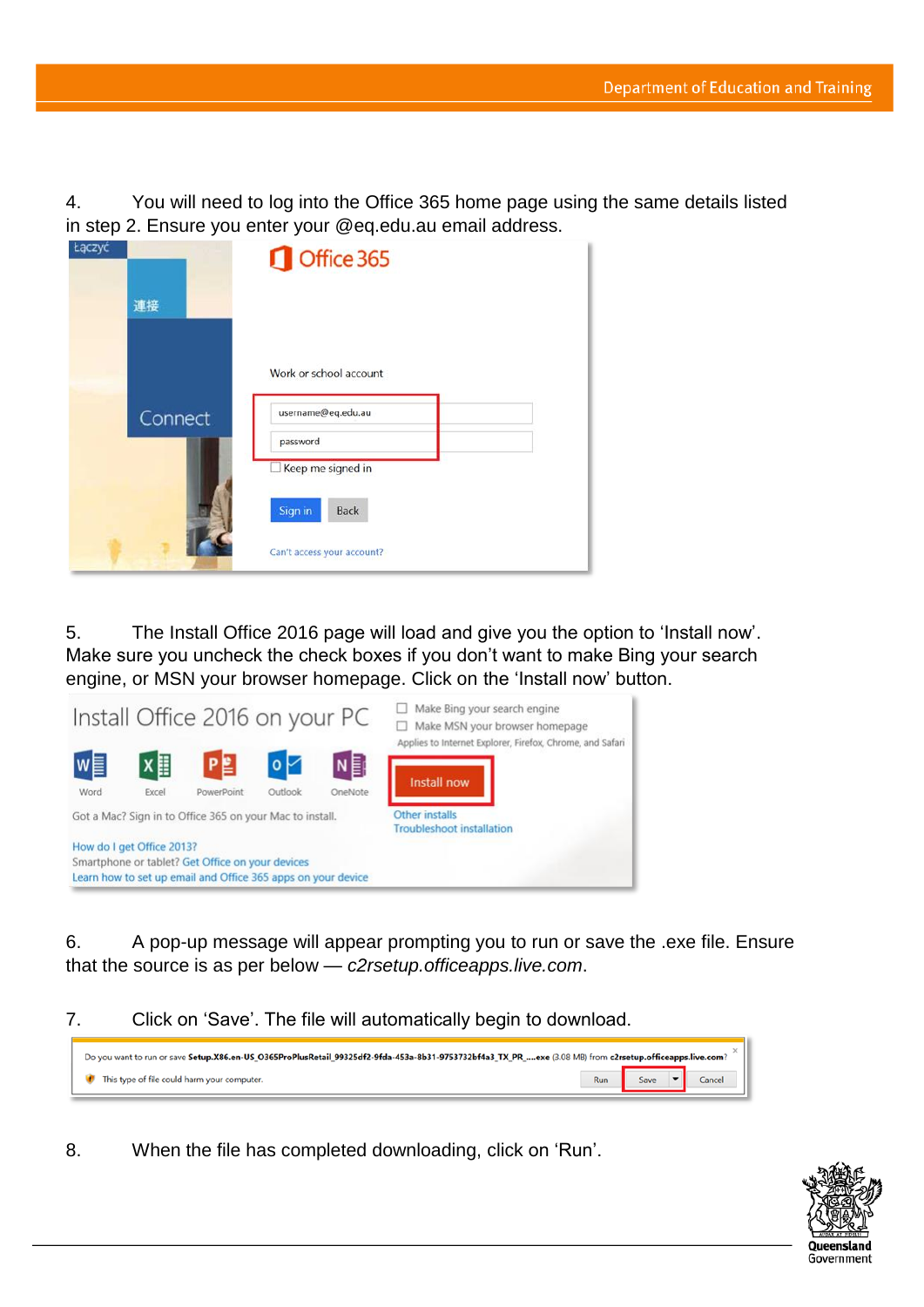| The Setup.X86.en-US_O365ProPlusRetail_99325df2-9fda-453a-8b31-9753732bf4a3_TX_PR_b_64_.exe download has completed. |     |             |                |  |  |
|--------------------------------------------------------------------------------------------------------------------|-----|-------------|----------------|--|--|
|                                                                                                                    | Run | Open folder | View downloads |  |  |

Please note this file is approx. 2gb and may take a while to download depending on your bandwidth speed.

9. You will be prompted with a message to make changes to your computer. Select 'Yes'.



10. Office will start downloading.



You will also see the office icon pop-up on the taskbar.



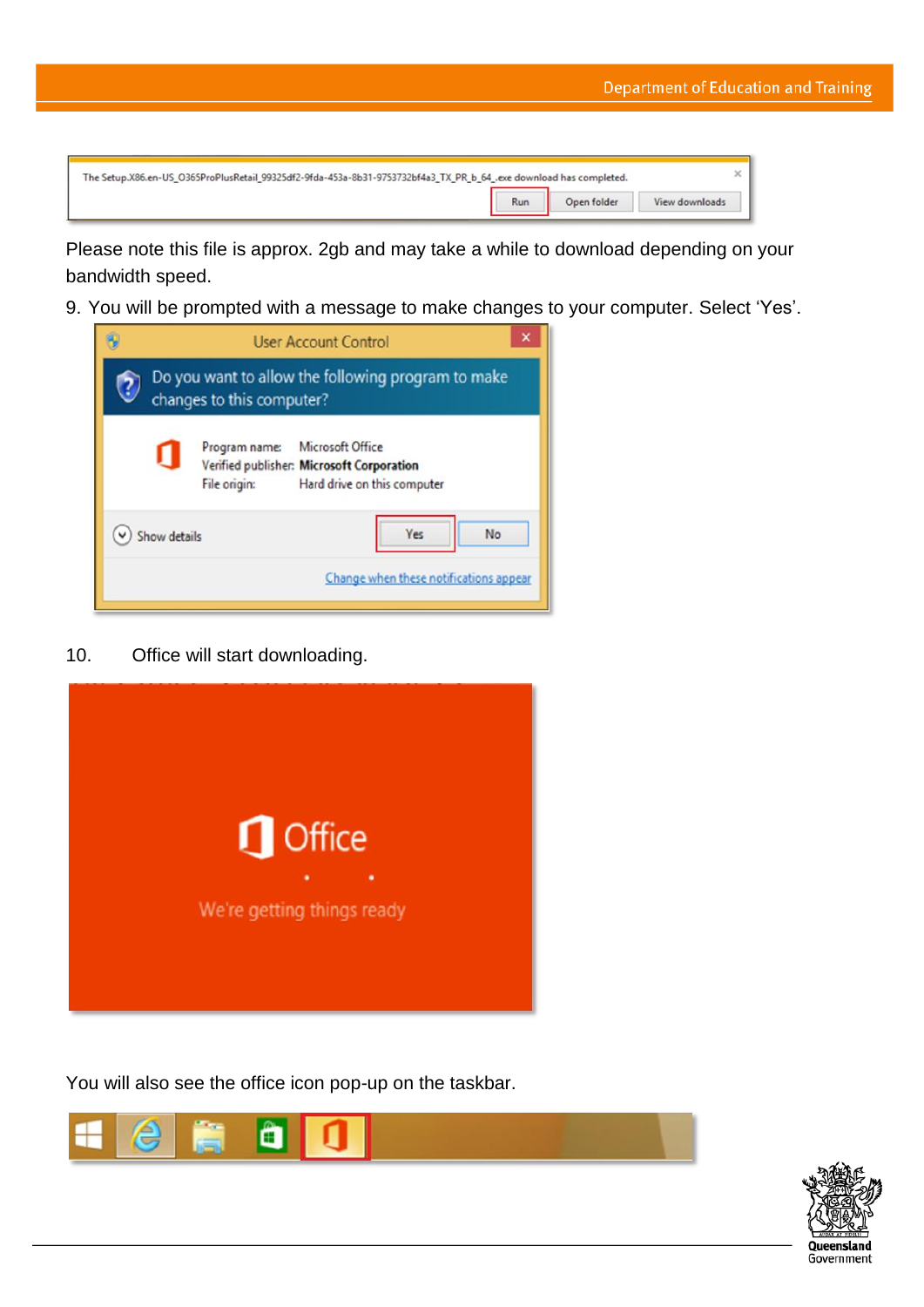11. Office 2016 will start to install onto your computer — wait for this to finish.

Please note: If you currently have Office 2013 installed, ensure all Microsoft applications are closed during the installation. You may be prompted to close all Microsoft applications if they are still open.



12. You will be prompted with the Microsoft Office License Agreement. View the agreement and click 'Accept'.



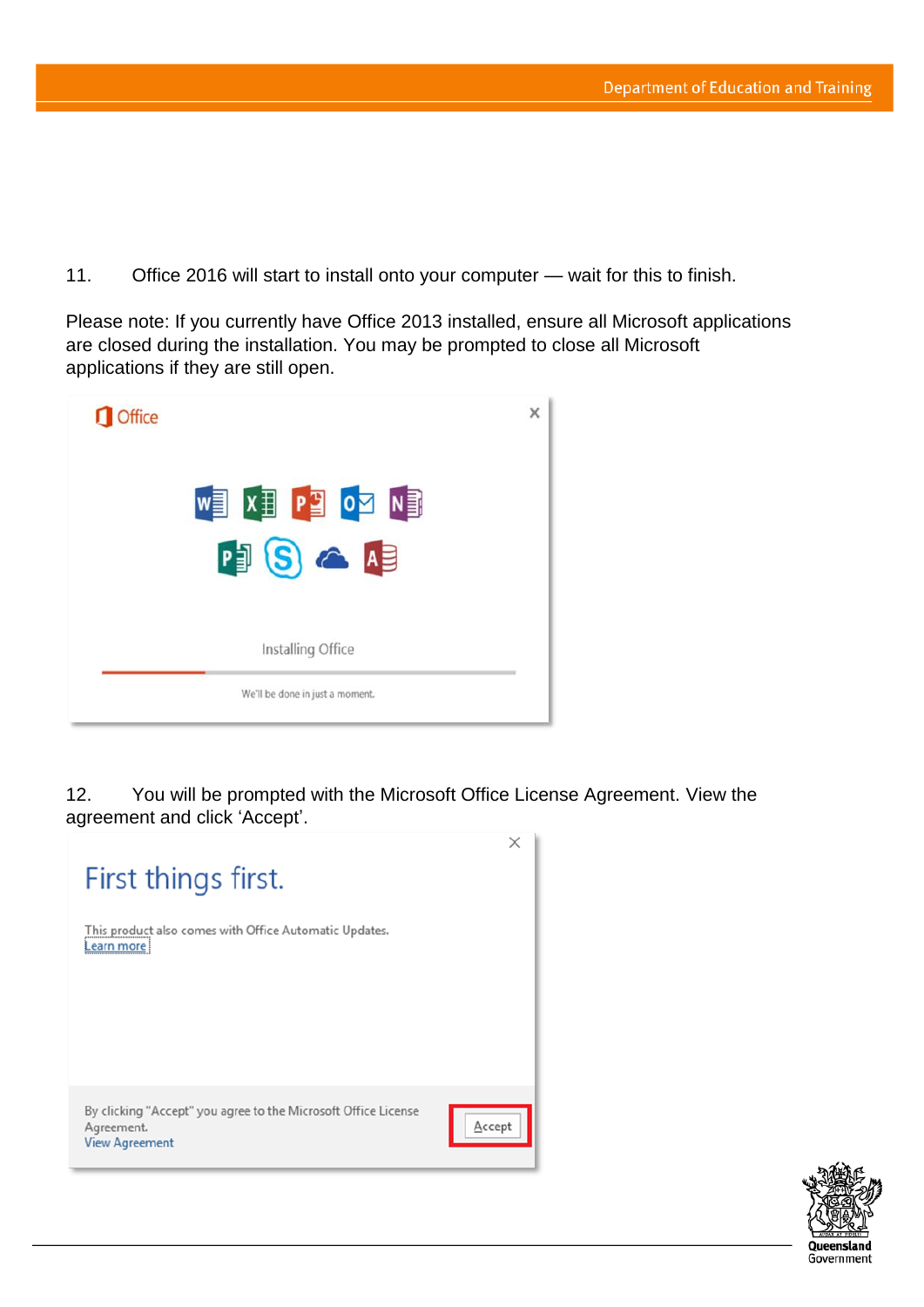13. After Office 2016 finishes installing, a message will appear to inform it has completed. Click 'Close'.

| × |                                         |                           |  |
|---|-----------------------------------------|---------------------------|--|
|   | You're all set! Office is installed now | Click Start > down-arrow. |  |

After you click 'Close', we recommend restarting your computer to ensure all changes have applied successfully.

When you open up an Office application, you will be prompted with the message to say that the product comes with Office Automatic Updates. Click Accept.

| <b>Word</b><br><sup>Recent</sup>                                                                                                                             | Sign in to get the most out of C<br>Search for online templates<br>م<br>Learn<br>Suggested searches:<br><b>Business</b><br>Personal<br>Industry |
|--------------------------------------------------------------------------------------------------------------------------------------------------------------|-------------------------------------------------------------------------------------------------------------------------------------------------|
|                                                                                                                                                              | Design Sets<br>Education<br>Event<br>Print                                                                                                      |
| ou haven't opened any documents recently.<br>o browse for a document, start by clicking on<br>Ipen Other Documents.<br>k<br>⋍<br><b>Open Other Documents</b> | ×<br>First things first.                                                                                                                        |
|                                                                                                                                                              | This product also comes with Office Automatic Updates.<br>Learn more                                                                            |
|                                                                                                                                                              | By clicking "Accept" you agree to the Microsoft Office License<br>Agreement.<br>Accept<br><b>View Agreement</b>                                 |
|                                                                                                                                                              | Single spaced (blank)<br><b>Blog post</b>                                                                                                       |

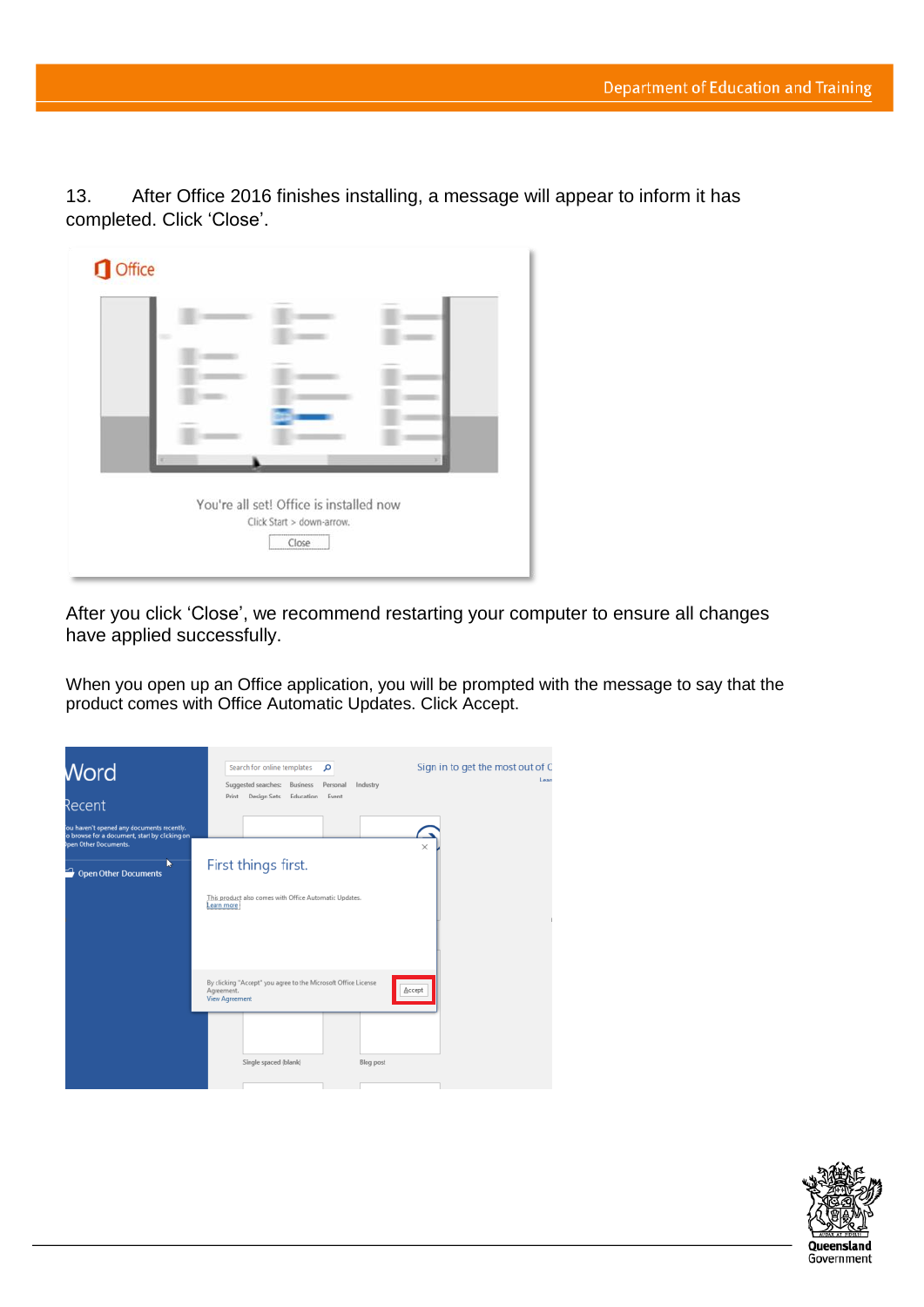Click 'Sign in to get the most out of Office' in the top right hand corner.



You will be prompted to sign in.

| Vord                                                                                                                                                 | Search for online templates<br>م                                                                                                                               | Sign in to get the most<br>$\times$ |
|------------------------------------------------------------------------------------------------------------------------------------------------------|----------------------------------------------------------------------------------------------------------------------------------------------------------------|-------------------------------------|
| ecent<br>haven't opened any documents recently.<br>prowse for a document, start by clicking on<br>in Other Documents.<br><b>Open Other Documents</b> | Sign in<br>Type the email address or phone number of the account<br>you would like to use with Word.<br>username@eq.edu.au<br><b>Next</b><br>Privacy statement |                                     |
|                                                                                                                                                      | ם ודוד                                                                                                                                                         |                                     |

Enter your EQ email (*username@eq.edu.au*). Press Next.

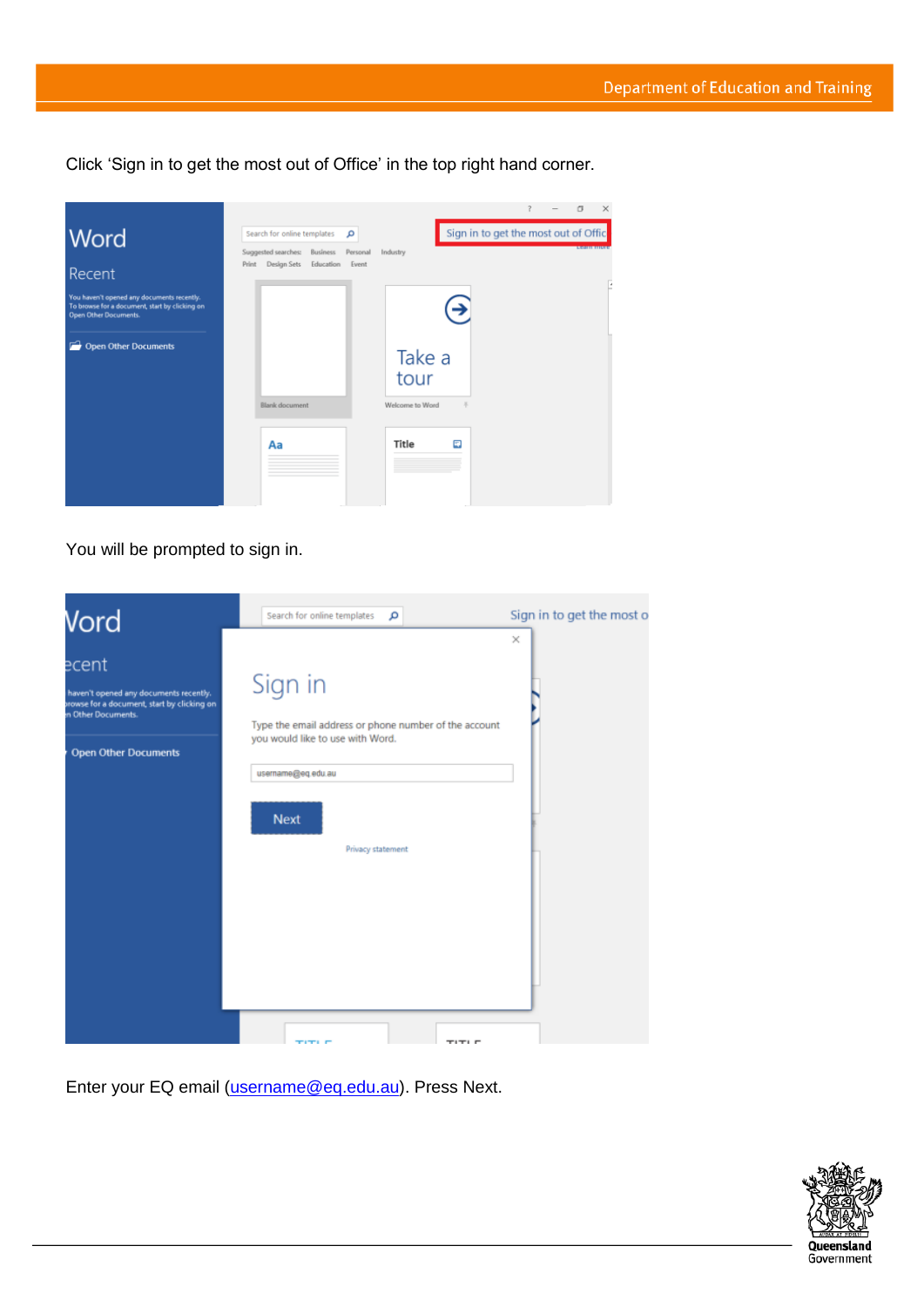

You will need to enter your details into the online authentication page and click Login.

| ord                                                                                                     |                                            | Search for online templates<br>ø                                                                                                                                                                                                              | IJ<br>$\times$ | ÷<br>Sign in to get the most out of Off | n.<br>Learn m |
|---------------------------------------------------------------------------------------------------------|--------------------------------------------|-----------------------------------------------------------------------------------------------------------------------------------------------------------------------------------------------------------------------------------------------|----------------|-----------------------------------------|---------------|
| ent<br>en't opened any documents recently.<br>se for a document, start by clicking on<br>her Documents. | mment                                      |                                                                                                                                                                                                                                               | man            |                                         |               |
| sen Other Documents                                                                                     | Logon ID<br>Password<br>Change my password | username<br>Login<br>Copyright   Disclaimer   Privacy   Access keys   $\mathcal{B}_{\sqrt{\mathcal{N}}}^{\mathcal{R}}$ Other languages<br>The State of Queensland (Department of Education, Training and Employment)<br>Queensland Government | ×              |                                         |               |
|                                                                                                         | TITLE                                      |                                                                                                                                                                                                                                               | <b>TITLE</b>   |                                         |               |

It will take you back to the main window of the application. You will see that your name and user name will appear as well as your email address.